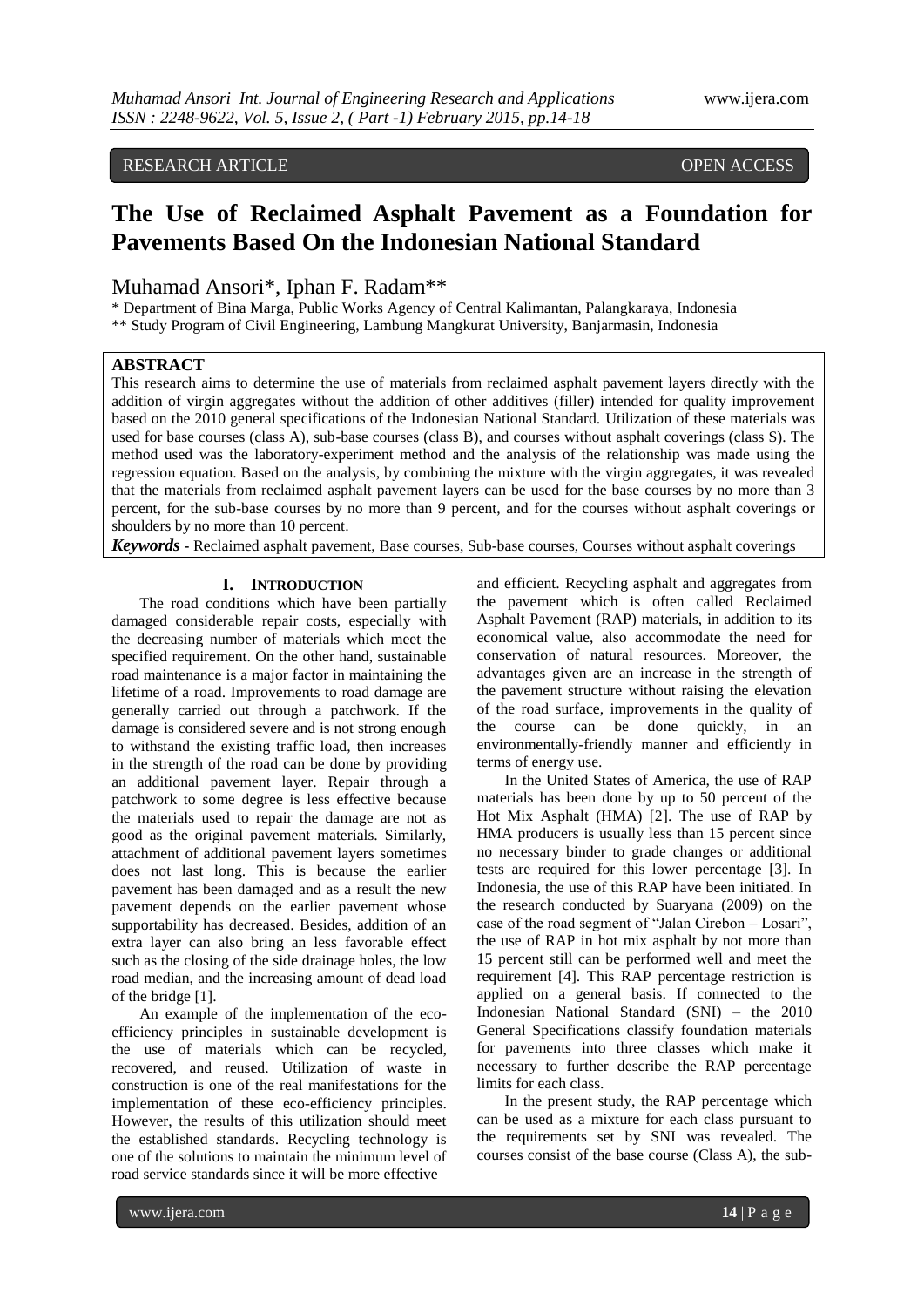base course (Class B), and the course without asphalt coverings or shoulders (Class S).

### **II. LITERATURE REVIEW 2.1 Reclaimed Asphalt Pavement**

According to Kearney (1997) [5], reclaimed asphalt pavement is the previous road pavement chunk materials which have been damaged. These materials are usually used as back-filling materials for road shoulders or simply become waste materials. One of the advantages of asphalt materials is that these materials can be recycled. Asphalt can be softened back and used a few times with any basic methods. Although RAP is only the remains of the road surface courses which is not used, the way to get it is to dredge the previous pavement layer using a tool called milling [6]. The main advantages of RAP among others are the savings of aggregates, asphalt, energy, its eco-friendly nature, and maintenance of the existing road geometry [7]. Meanwhile, the disadvantages of these RAP materials among others are their variability and their rich content of contaminants [8].

### **2.2 The use of RAP for aggregate base courses**

RAP can be used as a granular base or sub-base materials for the pavement structure [9, 10]. Garg and Thompson (1996) conducted a study investigating the potential use of RAP as a base layer [9]. This study suggests that the performance of RAP as a base is comparable to the base made of crushed stones. A study by Taha et al. (1999) recommends mixing granular RAP with aggregates to produce sufficient strength because since the carrying capacity of RAP is usually lower than that of conventional granular aggregates. The percentage of conventional granular aggregates in the mix is increased so that the dry specific gravity and the CBR value will also increase [11]. There are at least 12 states in the United States which use RAP as road base course materials [12]. All the states in the USA which use RAP for road course requires that it should be mixed with aggregate materials.

#### **2.3 The General specifications for aggregate base courses in Indonesia**

In the 2010 General Specifications, the Department of Public Works of the Republic of Indonesia classifies the foundation materials into the aggregate base course materials Class A, Class B, and Class S. Generally, the aggregate base course Class A is the quality of the base course under the asphalted layer while the aggregate base course Class B is intended for the sub-base course. The aggregate base course Class S is used for the shoulder of the road without asphalt coverings [13]. Foundations in principle should be made of crushed stones in varying sizes which form closed gradation. The

whole aggregate base course should be free from organic materials and clay clumps or any other unnecessary materials and after compacted this course must meet the gradation requirement (using wet enrichment) presented in Table 1 and the physical properties given in Table 2.

| <b>Table 1.</b> The Gradation Requirements for Granular |  |
|---------------------------------------------------------|--|
| Aggregates as Foundation Materials [13]                 |  |

| Sieve Size      |       | Percentage by Weight Passing<br>Square-Mesh Sieves |           |            |
|-----------------|-------|----------------------------------------------------|-----------|------------|
| <b>ASTM</b>     | (mm)  | Class A                                            | Class B   | Class S    |
| 2"              | 50    |                                                    | 100       |            |
| $1\frac{1}{2}$  | 37.5  | 100                                                | $88 - 95$ |            |
| 1 <sup>cc</sup> | 25.0  | 79 - 85                                            | $70 - 85$ | $89 - 100$ |
| 3/8"            | 9.5   | $44 - 58$                                          | $30 - 65$ | $55 - 90$  |
| No.4            | 4.75  | $29 - 44$                                          | $25 - 55$ | $40 - 75$  |
| No.10           | 2.0   | $17 - 30$                                          | $15 - 40$ | $26 - 59$  |
| No.40           | 0.425 | $7 - 17$                                           | $8 - 20$  | $12 - 33$  |
| No.200          | 0.075 | $2 - 8$                                            | $2 - 8$   | 4 - 22     |

**Table 2.** The Physical Properties of Granular Aggregates as Foundation Materials

| <b>Physical Properties</b>                                                                                                                      | Class<br>A      | Class<br>B   | Class<br>S  |
|-------------------------------------------------------------------------------------------------------------------------------------------------|-----------------|--------------|-------------|
| Abrasion of the coarse<br>aggregates (SNI 2417:<br>2008) [14]                                                                                   | $^{0}$ -<br>40% | $0 -$<br>40% | $~10\%$     |
| Plasticity Index (SNI<br>1966: 2008) [15]                                                                                                       | $0 - 6$         | $0 - 10$     | $4 - 15$    |
| Results of the<br>multiplication between the<br>Plasticity Index and the<br>percentage of the total<br>passing the square-mesh<br>sieve No. 200 | $\leq$ 25       | N/A          | N/A         |
| Liquid Limits (SNI 1967:<br>2008) [16]                                                                                                          | $0 - 25$        | $0 - 35$     | $0 - 35$    |
| Clay lumps and friable<br>particles in aggregates<br>(SNI 03-4141-1996) [17]                                                                    | $0 - 5\%$       | $0 - 5\%$    | $0 - 5%$    |
| CBR (SNI 1744:2012) [18]                                                                                                                        | $\geq 90\%$     | $\geq 60\%$  | $\geq 50\%$ |

#### **III. RESEARCH METHODS**

This research examines the resulted RAP located on the road segment of "Jalan Trans Kalimantan Poros Selatan, Palangkaraya – Banjarmasin". The method employed was the experimental method, i.e. the method done by holding a trial to obtained necessary data. The data were then analyzed to generate a comparison under the terms and conditions specified by the SNI (the 2010 General Specifications). The composition of RAP and the virgin aggregates (aggregate quarry ex. "Batulicin") was made in seven different combinations in which the percentages of the RAP were 0%, 3%, 6%, 9%, 12%, 15%, and 100%. All these combinations were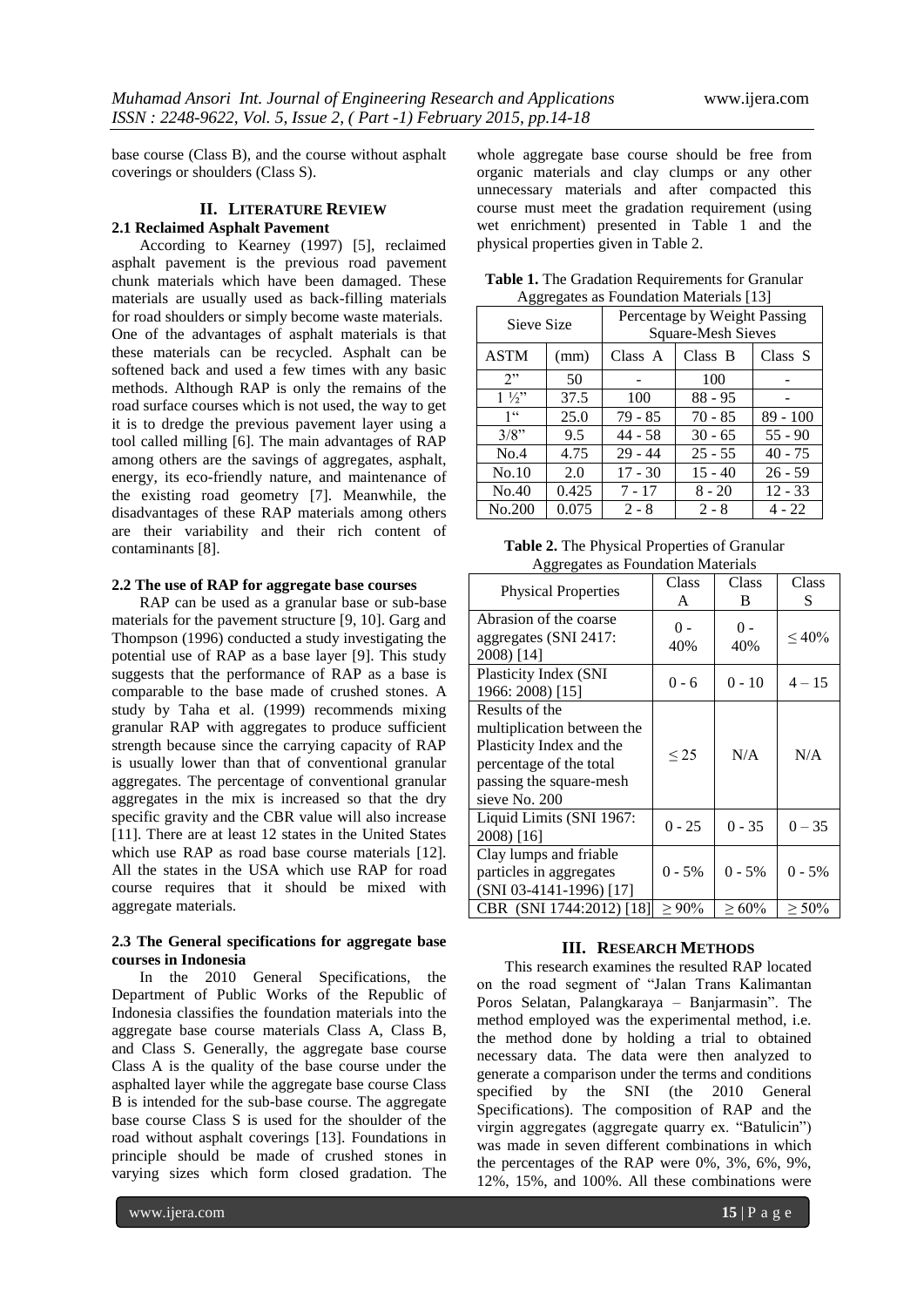analyzed in terms of the characteristics of the aggregates in each combination, and then a correlation to the percentage of the RAP was made until the permitted limit of the RAP use for all classes under study (Classes A, B, and S) was revealed. In this study, the correlation was carried out only on the values of abrasion, specific gravity, and CBR.

#### **IV. DATA ANALYSIS AND RESULT**

The results of the laboratory examination on aggregate characteristics, both the RAP aggregates (residual asphalt content of 3.98 percent) and the virgin aggregates as well as a mix between RAP and the virgin aggregates re shown in Table 3.

| No. | <b>Combined Mixture</b><br>(Percentage of the RAP) | Characteristics of the Aggregates |                             |        |
|-----|----------------------------------------------------|-----------------------------------|-----------------------------|--------|
|     |                                                    | Abrasion (%)                      | Specific gravity $(kg/cm3)$ | CBR(%) |
|     | 0% (only the virgin aggregates)                    | 24.35                             | 2.962                       | 92.2   |
| ∍   | 3%                                                 | 26.85                             | 2.551                       | 90.0   |
| 3   | 6%                                                 | 30.67                             | 2.507                       | 80.0   |
| 4   | 9%                                                 | 32.86                             | 2.484                       | 60.0   |
|     | 12%                                                | 34.22                             | 2.460                       | 37.0   |
| 6   | 15%                                                | 34.34                             | 2.386                       | 22.0   |
|     | 100% (only RAP)                                    | 35.93                             | 2.319                       | 16.6   |

**Table 3.** Characteristics of the Aggregates in Each Combination

Based on Table 3, it is shown that the virgin aggregates used as foundation materials for all classes meet the requirements. The RAP materials studied generate a CBR value which is less than the minimum value required both for Class A, Class B, and Class S. Generally, it can be seen that the greater the percentage of RAP used in the mixture, the poorer the quality of the resulting course materials since the abrasion value increases while the specific gravity value and the CBR value decrease. If connected to the requirements on the physical properties of aggregates as foundation materials both for Class A, Class B, and Class S as described in Table 2, the relationships between the percentage of RAP used and the characteristics of aggregates in each combination are shown in Fig. 1 to 3.

Based on Fig. 1, it can be seen that all the mixture compositions under study meet the required abrasion value with the technical specifications of a maximum of 40 percent both for Aggregate base courses Class A, Class B, and Class S. In general, the greater the percentage of RAP used, the greater the resulting abrasion value.

As can be seen from Fig. 2, the specific gravity values of each combination meet the technical specifications since the resulting values are higher than the minimum value by 2 percent for the aggregate base course Class A, Class B, and Class S. In general, it can also be seen that increases in the RAP percentage will result in decreases in the specific gravity value.

Based on Fig. 3, it can be seen that not all the obtained CBR values of each combination meet the technical specifications, namely the aggregates Class A by at least 90 percent, the aggregates Class B by at least 60 percent and the aggregates Class S by at least 50 percent. In general, it can also be seen that increases in the RAP percentage will result in decreases in the obtained CBR value. The composition of the aggregate Class A which meets the requirements is a maximum RAP percentage by 3 percent, while for the aggregate Class B, the composition which meets the requirements is a maximum RAP percentage by 9 percent.



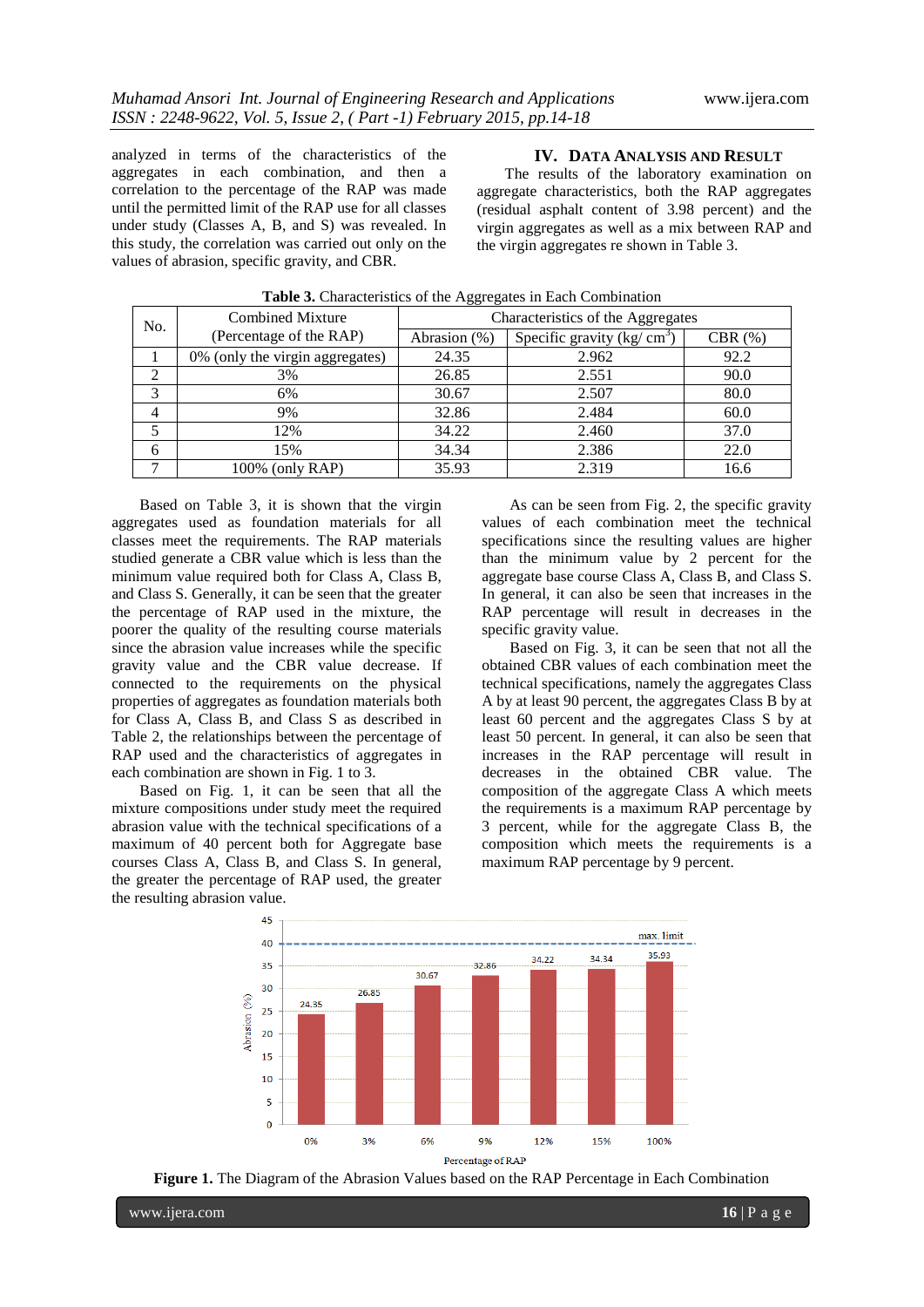# *Muhamad Ansori Int. Journal of Engineering Research and Applications* www.ijera.com *ISSN : 2248-9622, Vol. 5, Issue 2, ( Part -1) February 2015, pp.14-18*



**Figure 2.** The Diagram of the Specific Gravity Values based on the RAP Percentage in Each Combination



**Figure 3.** The Diagram of the CBR Values based on the RAP Percentage in Each Combination

To determine the maximum limit for RAP use in the mixture combination for Class S, an analysis using the regression approach was made which was described in the form of a graph illustrating the relationship between the RAP percentage and the CBR value as shown in Fig. 4.





www.ijera.com **17** | P a g e